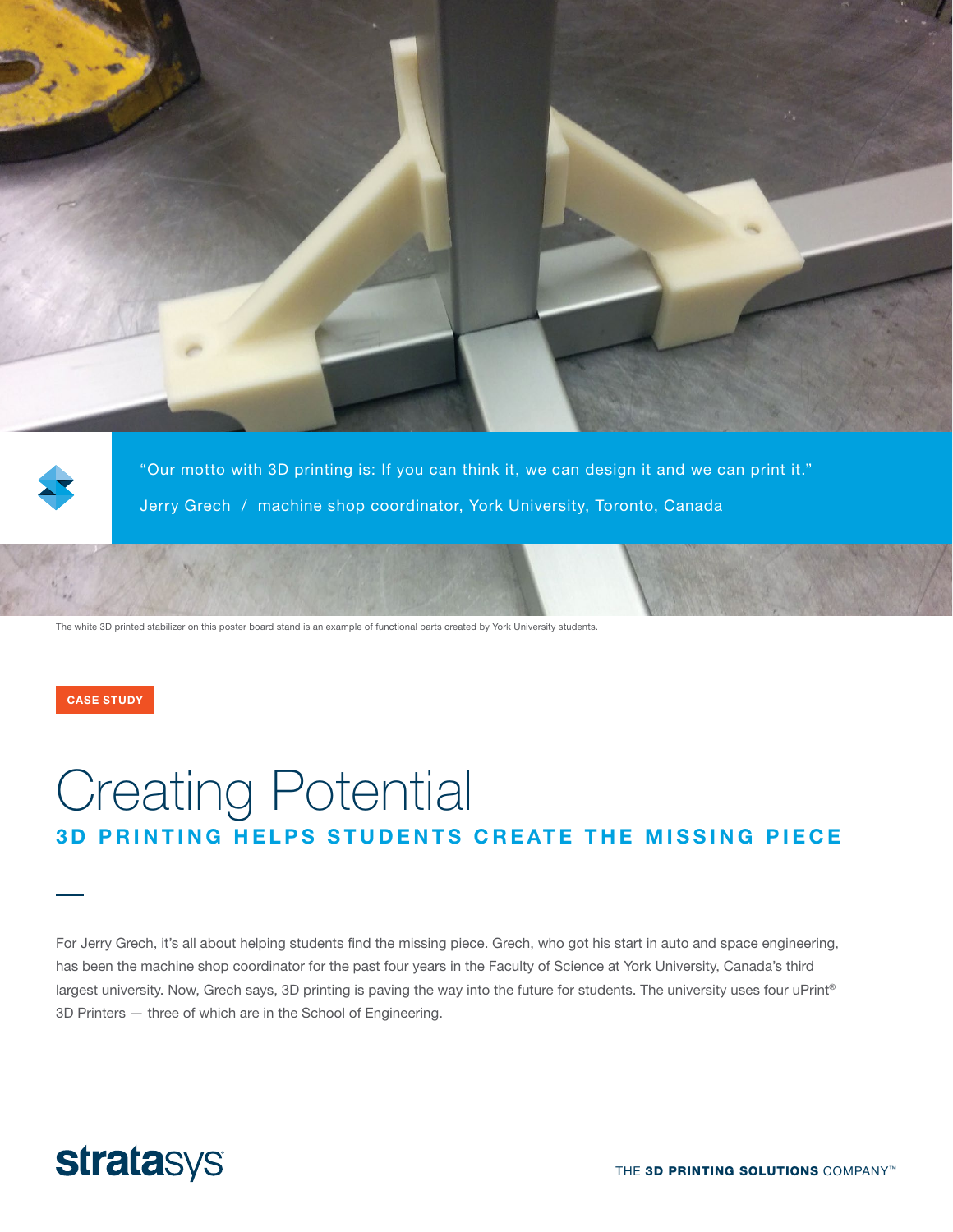## Budget-Conscious Prototyping

Quality and cost are two reasons professors and students are relying more heavily on 3D printing, according to Grech. Because he handles all purchasing for the machine shop, he's able to quickly tell if a project would be cheaper and easier to do with a 3D printer. Although 3D printing is still new to York University, many professors are starting to realize the potential and cost benefit. If the job can be done with a 3D printer, Grech steers professors and students in that direction, which, according to Grech, is 30 to 50% less expensive than CNC prototyping. With the newly implemented GrabCAD Print™ software, his cost estimations have become highly accurate. Using [GrabCAD Print,](https://grabcad.com/print) he can see exactly how much material each job is going to need. This makes it easier than ever to accurately predict costs and stay within each project's budget.

Though they ultimately may need to build their designs out of materials other than plastic, allowing students and staff to digitally design their projects using GrabCAD Print saves money in the long run. "We use a lot of expensive materials," Grech says. "Before we invest all this money into machine time and expensive materials, we can actually see a functioning prototype."

### Customization Is Key

But cost isn't the only reason Grech steers professors toward the 3D printer. Medical professors at York University have already taken advantage of this by designing custom surgical trays to hold their tools. Instead of purchasing trays from a supply store, they're able to design them for the tools they need, rather than the ones manufacturers think they'll want.

Of course, there are advantages in 3D printing for students as well as professors. Giving students the opportunity to 3D print their designs and create working prototypes has opened up limitless doors, according to Grech. Many students that come into the lab have at least some design background and creating CAD models allows them to build more complex prototypes than they otherwise would have. Internally complex pieces used to be too difficult for many students to create. With 3D printing, however, these limitations are gone.

### Skills for the Future

According to Grech, having the printer in the lab has inspired a new way of approaching projects for students. Previously, students kept designs as simple as possible to keep manufacturing efforts within their skill set. Said Grech, "They were limiting themselves. But now, with 3D printing, they can make whatever they want. With 3D printing, however, there are no holds barred. Whatever they can think, they can come down here and create."

Students with the ability to create a prototype will be more competitive in the job market, according to Grech. Over the past twenty years, he's seen how fast technology has shifted from manual machining into rapid prototyping and 3D printing. "Pretty much every part of the industry is prototyping now before they go ahead to manufacturing," he says. "It's limitless in its potential for its users. I was actually hesitant at first, too, but the quality has gotten so much better I find. I've been very excited with this machine and the outcome of the product."



This blue 3D printed tray was custom-created to accommodate the size and shape of these surgical tools.



Jerry Grech of York University with one of their Stratasys uPrint 3D printers.